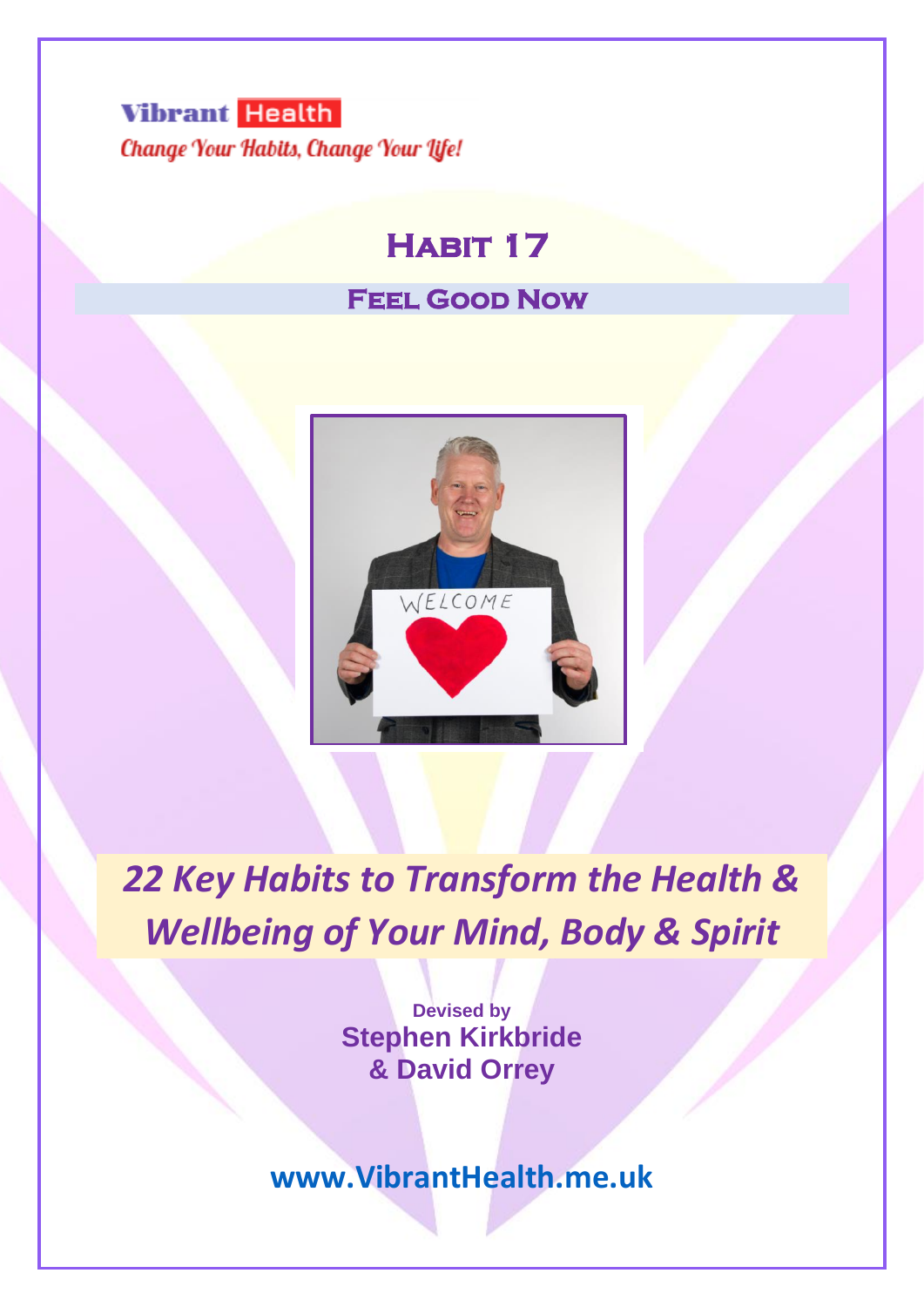# **Quick Guide**

Habit **17** is entitled ~ **Feel Good Now.**

#### **This will put a very nice spring in your step!**

This is the very foundation of feeling happy and full of zest for life (it will bring out your inner child). These simple actions will fill you with endorphins and positively rewire your brain to make you feel wonderful  $\bigcirc$ !

**Your true nature will shine through with this habit**  $\odot$ **!** 

#### Disclaimer

own research prior to adopting any of the suggestions and consult a medical, health or competent professional if in doubt All the information and recommended action steps provided in this publication are with the sincerest intentions to genuinely help and inspire you to enhance your health and general wellbeing. It is the culmination of thousands of hours of research into published medical studies and health/wellness/success related publications. The authors accept no liability for the results of any actions the reader takes following the information contained within. We strongly advise you to do your with any aspect of it.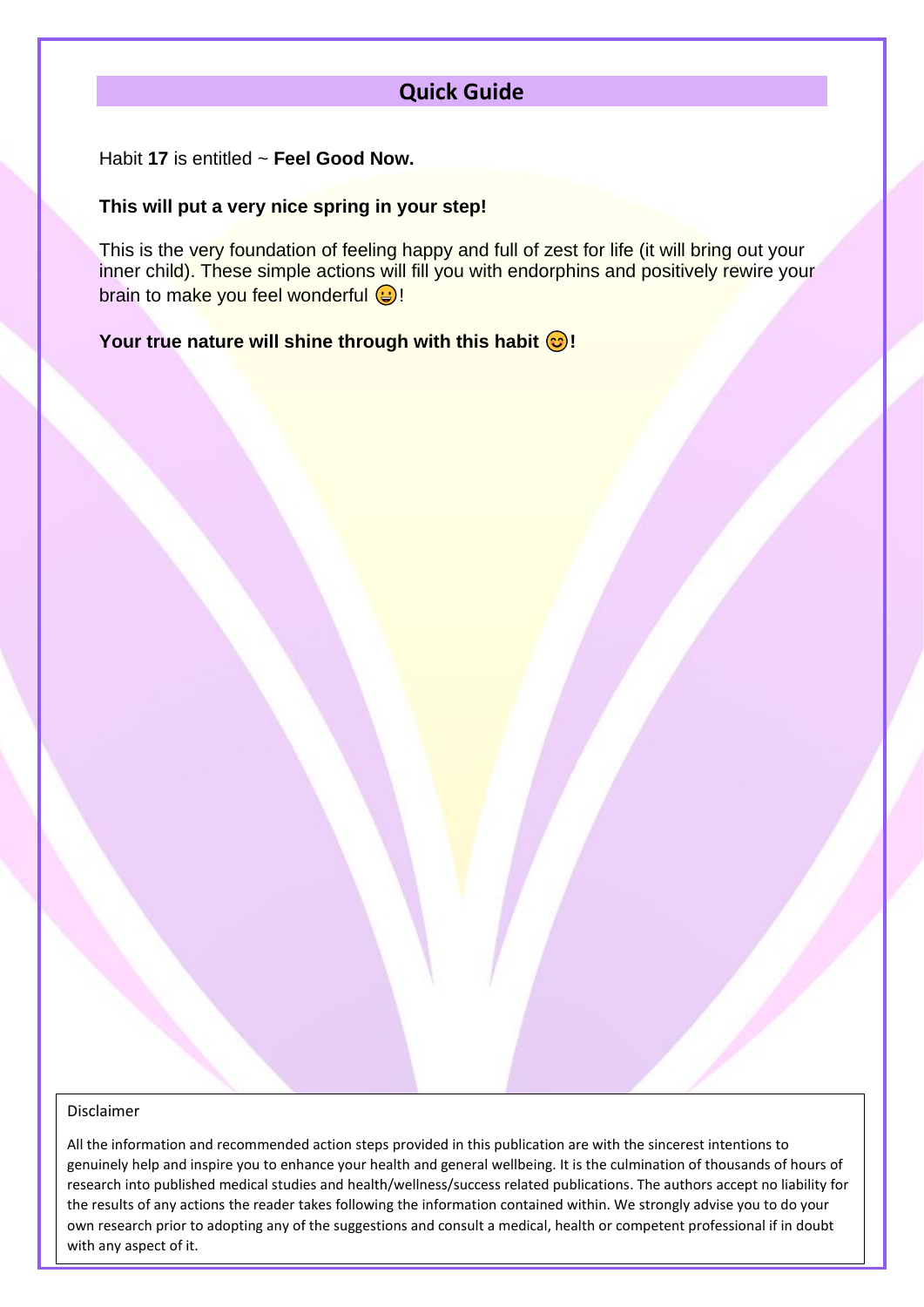# **Habit No 17 ~ Feel Good Now**

*"This is your number one goal at all times!"*



# **Feel Good Now**

### **We're now going to set up the neurological hardware in your brain!**

Right, it's time to change up gears, the next 6 habits are the really good stuff!

We're going to help you rewire the neurons in your brain to automatically help you raise your vibration and make you feel very good  $\circled{c}$ .

This particular habit is **very important** indeed.

# **Pay attention…**

Watch any young child go about their day, they live in the moment, it's all fun, pleasure, and engagement in everything they do. They live in wonder, never bored, have endless enthusiasm and curiosity for everything. They haven't developed an analytical brain yet, so they just absorb the world around them without judgment.

You and I and everyone else used to be like that, then we started to grow up in a world that spends a lot of time focusing on the negative. We then began to take on responsibilities and gradually started to become mentally burdened with stuff.

**The key point here**… we are all born as high vibrational beings, full of wonder, full of energy and enthusiasm, feeling good is our natural state.

Then without consciously realising, the trials and tribulations of the modern world around pulls us down into a lower vibration where things don't quite feel so good.

**The bad news** is that we've all subconsciously learned how to be miserable by letting the outside world dictate our thoughts and behaviours  $\left(\cdot\right)$ .

**The good news**, it's only a matter of changing your mindset coupled with the right habits to get back to feeling good as your natural (default) setting  $\circled{c}$ .

Just to clarify, this one is about naturally feeling good (not chemically induced ).



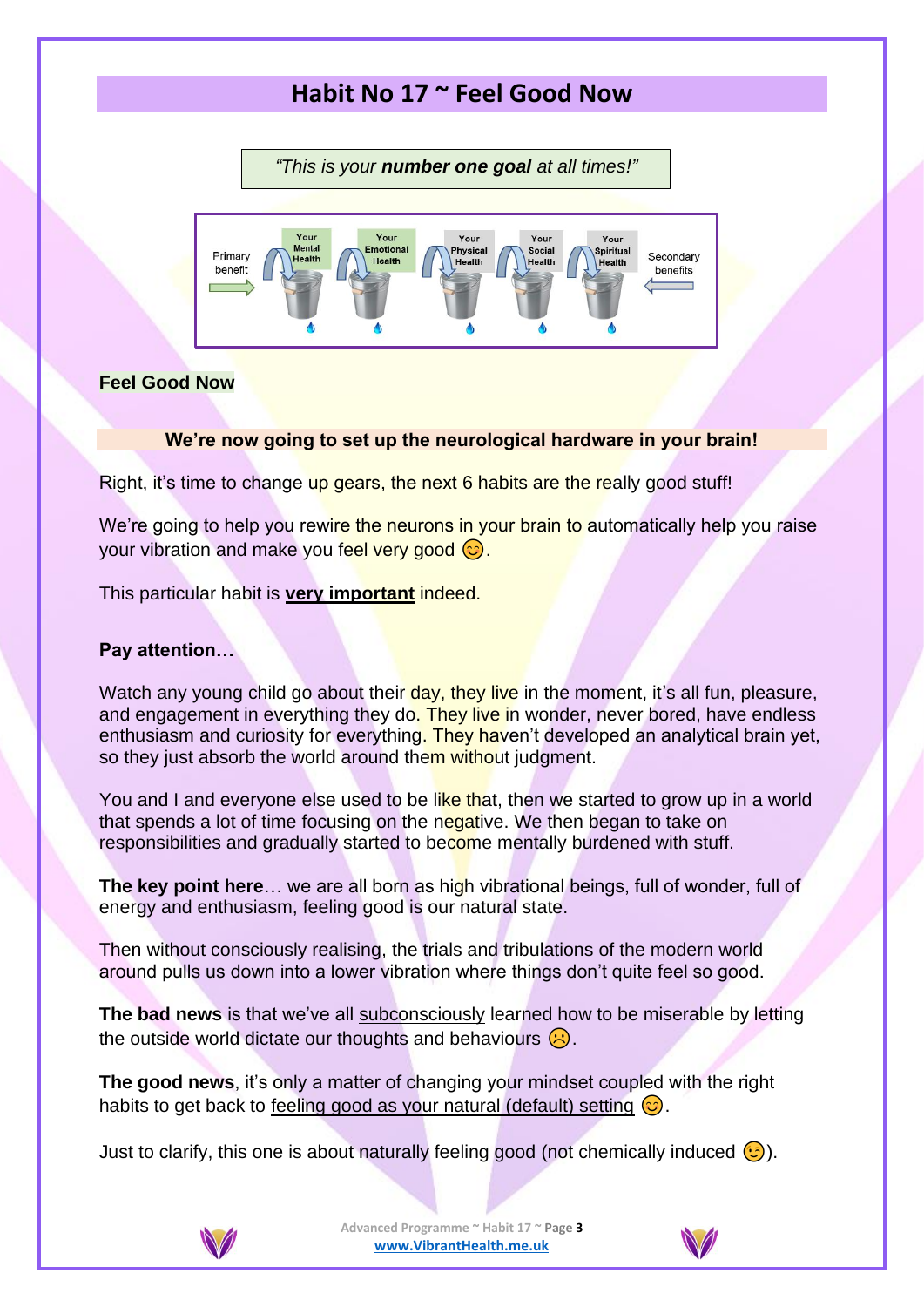*IMPORTANT: Your continuous goal from this moment is to always feel good now or feel better. This is where the real magic happens.*

*Here's why…*

# *How You Think and How You Feel ~ Create Your Reality*

So, if you are feeling pretty low, stressed, or anxious most of the time, that is what you'll create more of, as the reality you're creating is simply a reflection of the vibration you are emitting.

*This is what the Emotional Vibration Chart depicts (right), Your energy output attracts more of the same frequency back to you in related events and circumstances*.

Conversely, if you are feeling joyful, fulfilled, and positive most of the time, you'll create a reality that reflects that instead, and everybody will call you lucky as everything just seems to go well for you!

You are continually broadcasting an electromagnetic energy vibration that is saying to the universe **'more of this please!'**

Remember the magnet (key 2) in subconscious mind from the Mind, Body, Spirit connection chart?

It will pull in the same energy (via related circumstances and events) that you are energetically broadcasting out.

So, it's an absolute 'no-brainer,' if you want a joyful, fulfilled, and positive life, you just broadcast that instead.

Simple, right?

# **Easier said than done (B)!**

This is why this habit along with habits 18 and 19 are all about rewiring your brain so you think and feel at a higher vibrational level, where all the good stuff is.

Please read the above sentence again, I want to make sure you really get this!

When you think differently, you feel differently, and you act differently.

We're not interested in your current circumstances (unless they make you feel wonderful  $\circ$ ).

We're only interested in making you feel fantastic and inspired **now** (regardless of your circumstances) so you can broadcast that to the universe and attract more of it.

It's just a process that you turn into a habit  $\odot$ !







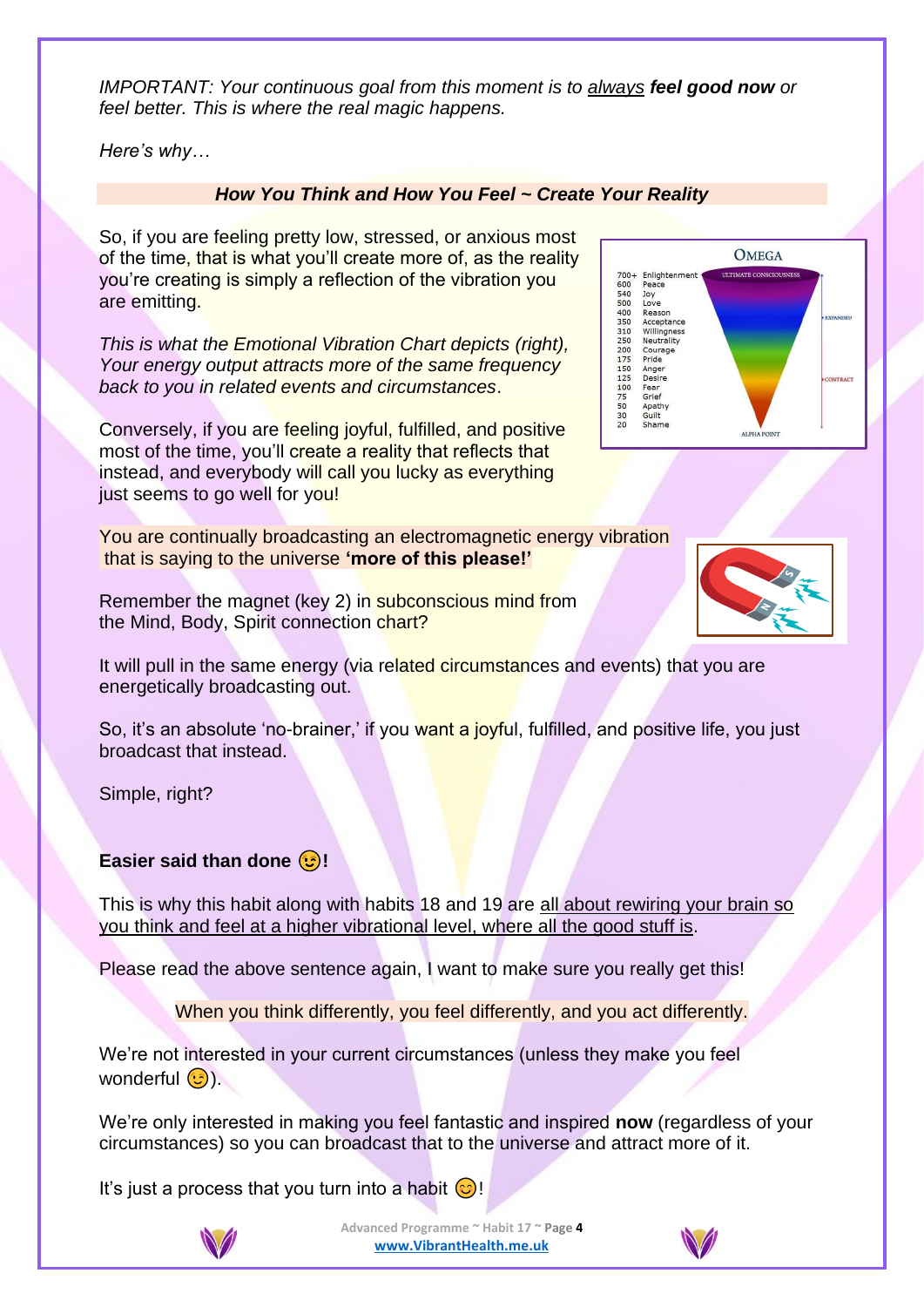# **Feeling is everything!**

# **Everything you want is actually a feeling!**

It's not the big house, the ideal job, the perfect partner, the luxury holiday, the big bank account, it's the feeling that these will give you when you have them, that you ultimately want.

It's all an inside job.

If you can create the future feeling now (as though you already had the object/thing you want) and broadcast that to the universe, your life is going to start to look different and most importantly you'll start to feel fantastic as you get good at it  $\odot$ .

Its learning to reprogramme and rewire your brain and body to think/feel this way. This is putting Your Inner Genie to work for you  $\odot$ .

### **Rewiring your brain**

The reality is that modern life generally programmes us to fear things and focus on what could go wrong.

Just look at the news, it's around 95% bad news that creates unfounded fear and anxiety, getting huge numbers of people to focus on the negative aspect. The influence goes even deeper as everyone then discusses it, adding more energy and creating more negativity.

Most people are carrying (subconsciously) a negative ball of energy without realising it, this impacts their vibration and how they feel and go about their day.

What we are going to do is give you the tools and processes to tap into Your Inner Genie and start **rewiring your brain.** This will start to diminish that negative ball and gradually turn it into a positive ball of energy, so your vibration increases.

We initially focus on and do lots of enjoyable simple tasks that make us feel good and we keep doing them until **feeling good becomes a fixed habit**.

The feel-good actions make our bodies feel good (your emotional guidance system [key 3] tells you when you nail it  $\odot$ ) and then the associated neural connections in the brain start to make strong connections.

As you develop the habit, your neural connections get stronger and stronger as you are incrementally rewiring the brain to feel good as your default state.

At some point (when these feel-good states are hardwired) you'll notice that instead of feeling lousy and thinking of all your problems and what can go wrong (like most people), your newly rewired neurons now trigger feel good states instead!





**Advanced Programme ~ Habit 17 ~ Page 5 [www.VibrantHealth.me.uk](https://www.vibranthealth.me.uk/essential-plan)**

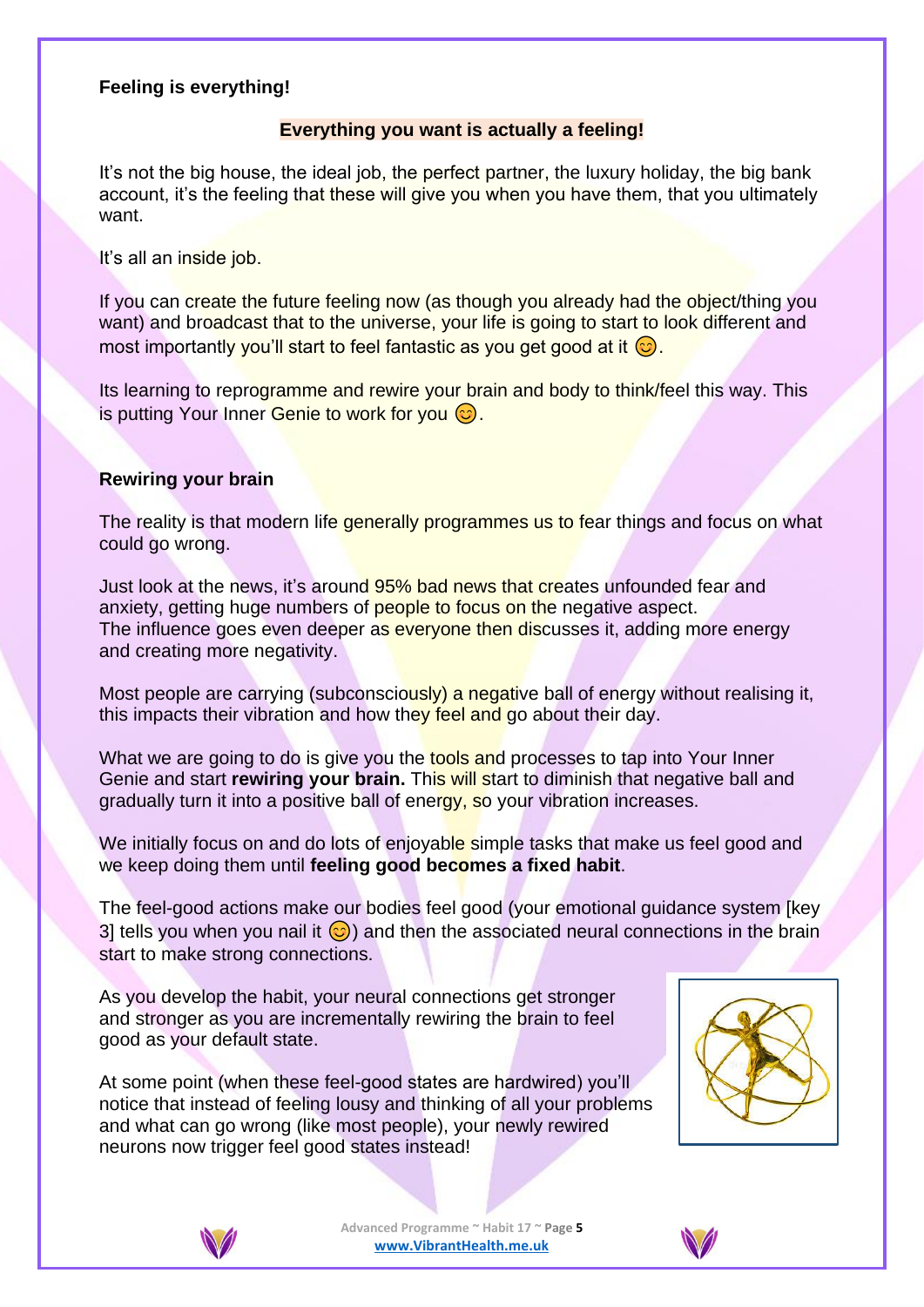By performing feel good actions until they become a fixed habit, you hard wire the emotional feel-good states, that now become your default setting  $\circled{c}$ .

# **A bit of neuroscience (simplified)**

This is how all habits work…

We all have billions of neurons in the brain and every single thought we take, sends an impulse through a set of neurons which makes associated connections.

The more that we do a singular action, the stronger the impulse and the stronger that set of associated neurons become.

Imagine a single strand of cotton fixed between 2 points, it isn't very strong on its own and could easily be broken.

If we add another strand, the combined strength is a little harder to break.

Now if we add dozens and dozens of strands and keep adding them one at a time, these little thin strands combined, eventually turn into a rope (metaphorically) that is extremely hard to break.

This is why repeated actions become fixed habits after a period of time (science says 66 days to become fixed) as the neural pathways in the subconscious become so strong, the body then automatically knows what to do.

It is scientifically known as **neuroplasticity** which is the flexibility of the brain to rewire itself, based on newly repeated input.

### **It's all just chemicals in your brain**

All those feel-good emotions in your body are actually a chemical reaction from the limbic system in your brain. The **limbic system** is the part of the brain that creates our behavioural and emotional responses.

**Emotions** are sensations felt in the body which are triggered by the **chemicals** created in the limbic system, in response to **stimuli** (thoughts, environment).

Here (see graphic on the next page) are the 4 key feel-good chemicals that you want to flood your system with…



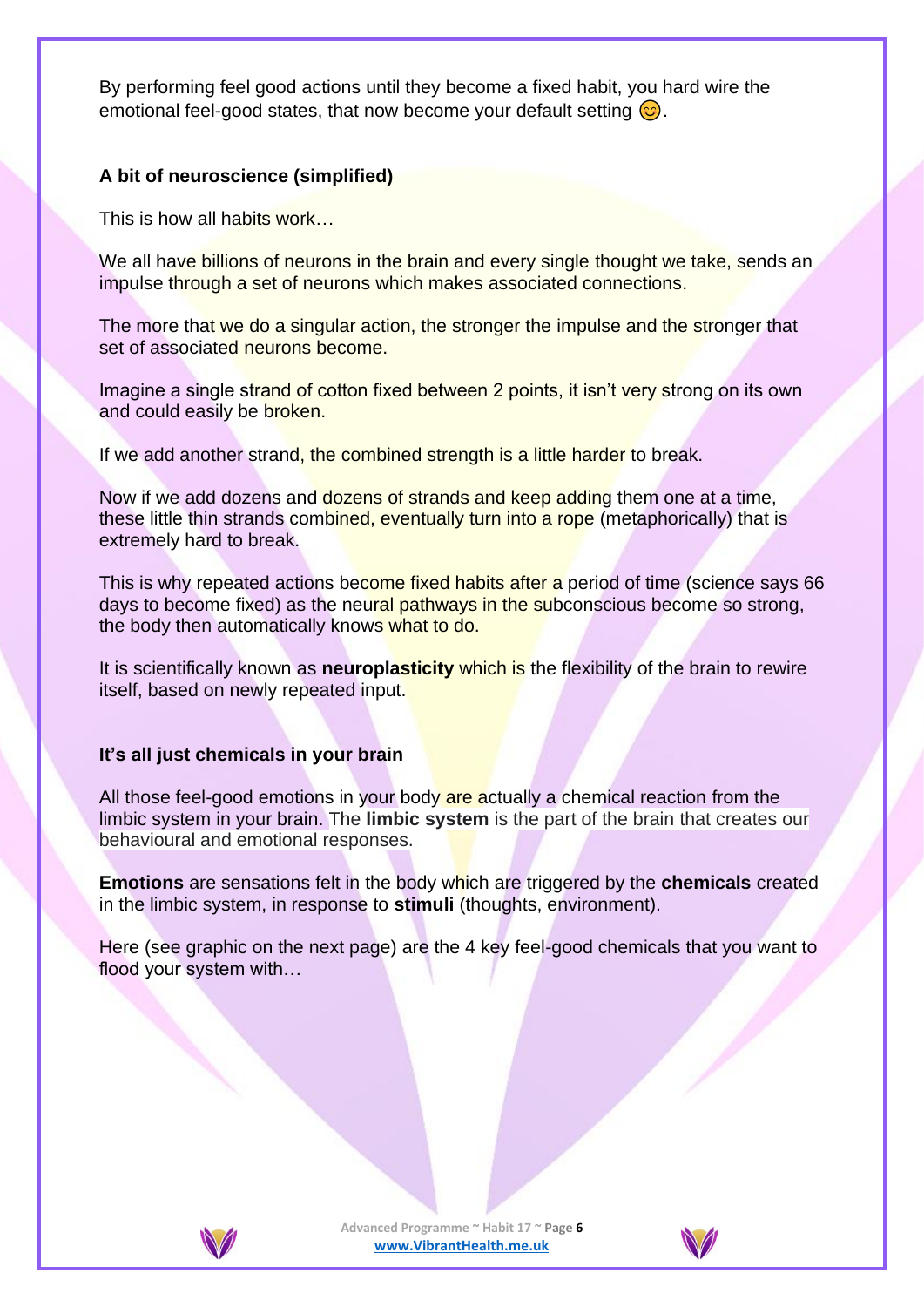

So that's what we're aiming for, let's talk about the HOW?

# **Going up the emotional spiral**

Emotions, like everything else in the universe are just energy that have a vibrational frequency.

As you already know from the Emotional Frequency Chart, the higher the frequency, the better you feel.

You can effectively categorise actions and associated emotions as positive or negative on the basis that positive actions raise your vibration and make you feel good and negative actions lower your vibration and make you feel not so good.

We like to think of the range of feelings as the emotional spiral as you're either going up the spiral (higher vibration/trigger happy chemicals) or down the spiral (lower vibration/inhibit happy chemicals) with every action and thought.

We like to refer to it as **going up the spiral**, as that's where your focus needs to be.

Here's the guidance chart (next page);



**Advanced Programme ~ Habit 17 ~ Page 7 [www.VibrantHealth.me.uk](https://www.vibranthealth.me.uk/essential-plan)**

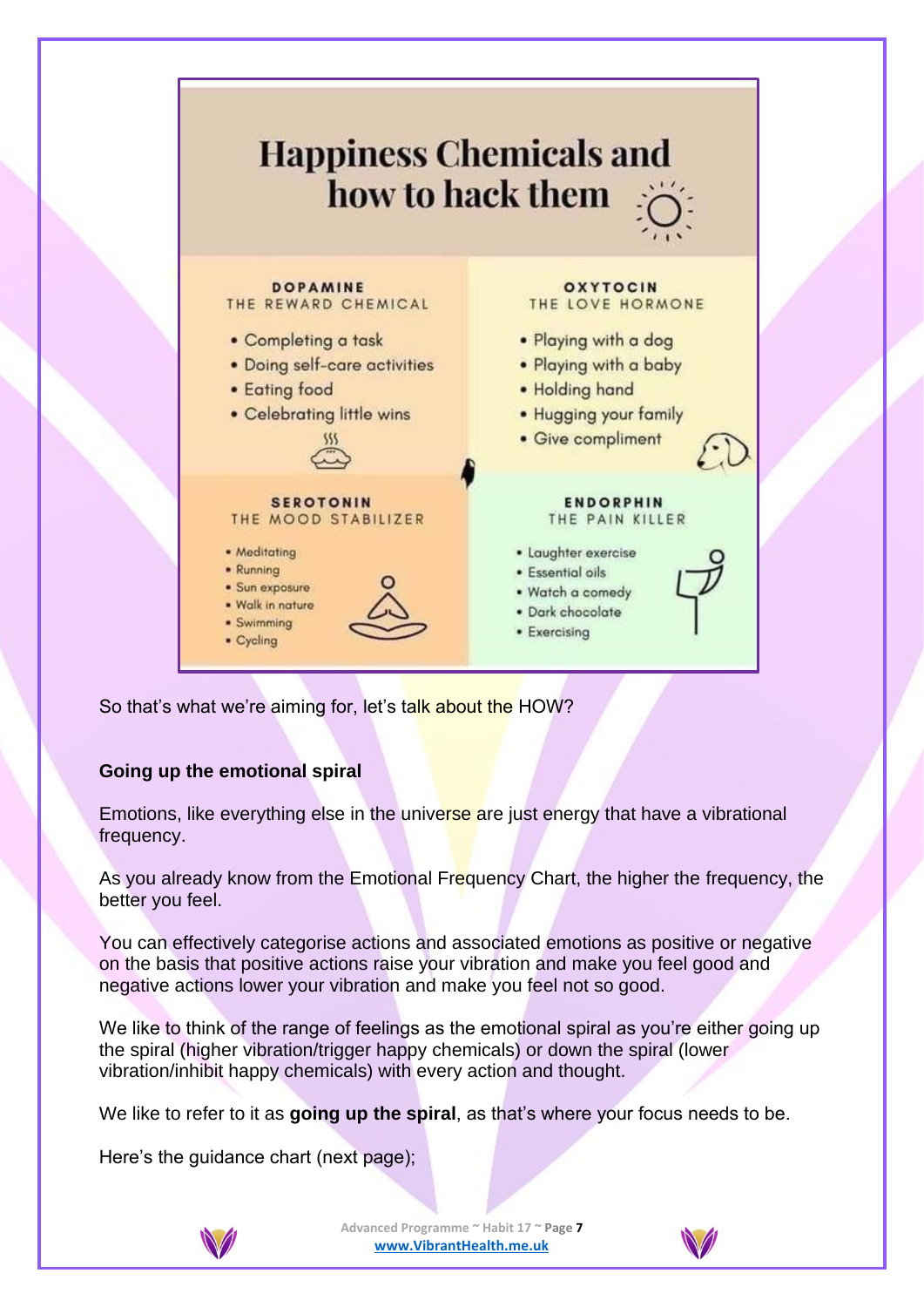

# **Let's get practical**

It is very hard to feel good if you're body isn't generally feeling good (health wise), hence why the 11 essential habits are based around enhancing your physical health.

Then, the first 5 advanced habits are building a foundation for the other 6 to create a strong mental and emotional core with the aim of making you feel absolutely wonderful  $\odot$  !

We are good to you  $\odot$ !

So, let's get practical, in addition to the top half of the emotional spiral chart, here is a list of recommended activities to raise your vibration, so you **feel good**;

✔ Eating good nutritious food (habit 7)

 $\blacktriangleright$  Getting out in the sun and go for a walk in nature (habit 8)

 $\blacktriangleright$  Laugh regularly (a good belly laugh), many times a day (habit 6)



**Advanced Programme ~ Habit 17 ~ Page 8 [www.VibrantHealth.me.uk](https://www.vibranthealth.me.uk/essential-plan)**

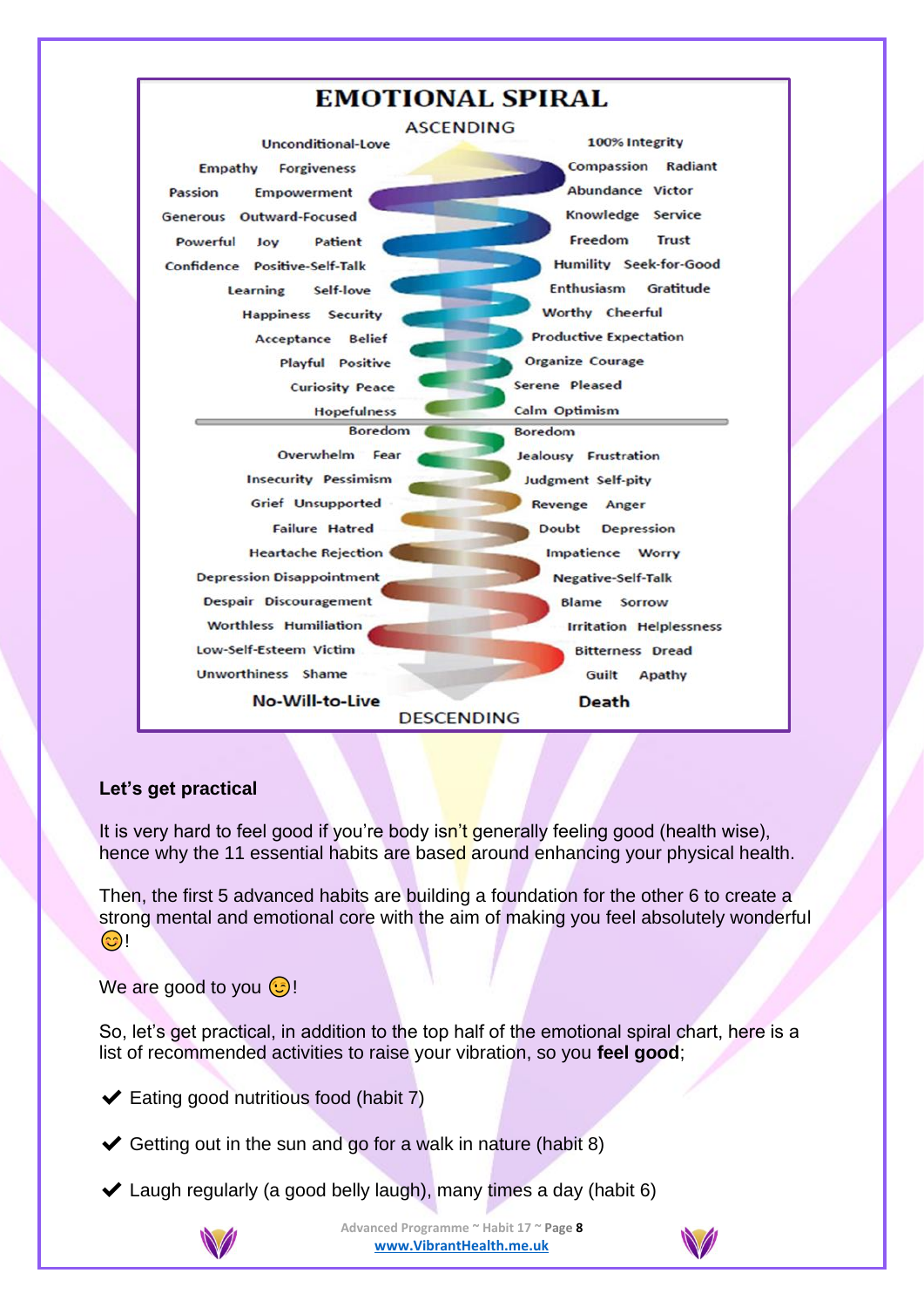- $\blacktriangleright$  Any exercise you enjoy, you'll feel better (habits 8)
- $\blacktriangleright$  Have an orgasm or two (habit 11)
- ✔ Let go with EFT or Ho'oponopono (habit 14)
- $\blacktriangleright$  Meditate (habit 9)
- $\blacktriangleright$  Play uplifting music that fills you with joy
- ◆ Play your favourite piece of music for an instant feel-good boost
- ◆ Do some cooking
- ◆ Dance to the music you love
- $\blacktriangleright$  Play with your pets
- ◆ Do some gardening (you're connecting with nature)
- ◆ Do some rebounding (mini trampoline) it stimulates all the cells in your body
- ◆ Dream building, create a vision book or board of all the things that inspire you
- ◆ Have a massage, sauna, or other enjoyable treatment
- $\blacktriangleright$  Hug someone/everyone  $\odot$
- $\blacktriangleright$  Something creative  $\sim$  craft work, woodwork, pottery.
- $\blacktriangleright$  Visit nice local places that inspire you
- ◆ Meet with friends (who uplift you) for coffee
- $\blacktriangleright$  Watch the sunset
- $\checkmark$  Go to the beach
- ◆ Watch a fun movie or comedy classic
- ◆ Pay compliments at every opportunity
- $\blacktriangleright$  Treat yourself for no reason
- $\blacktriangleright$  Do random acts of kindness
- ◆ Treat others because you can
- $\blacktriangleright$  Show lots of gratitude and appreciation for everything you receive (habit 10)



**Advanced Programme ~ Habit 17 ~ Page 9 [www.VibrantHealth.me.uk](https://www.vibranthealth.me.uk/essential-plan)**

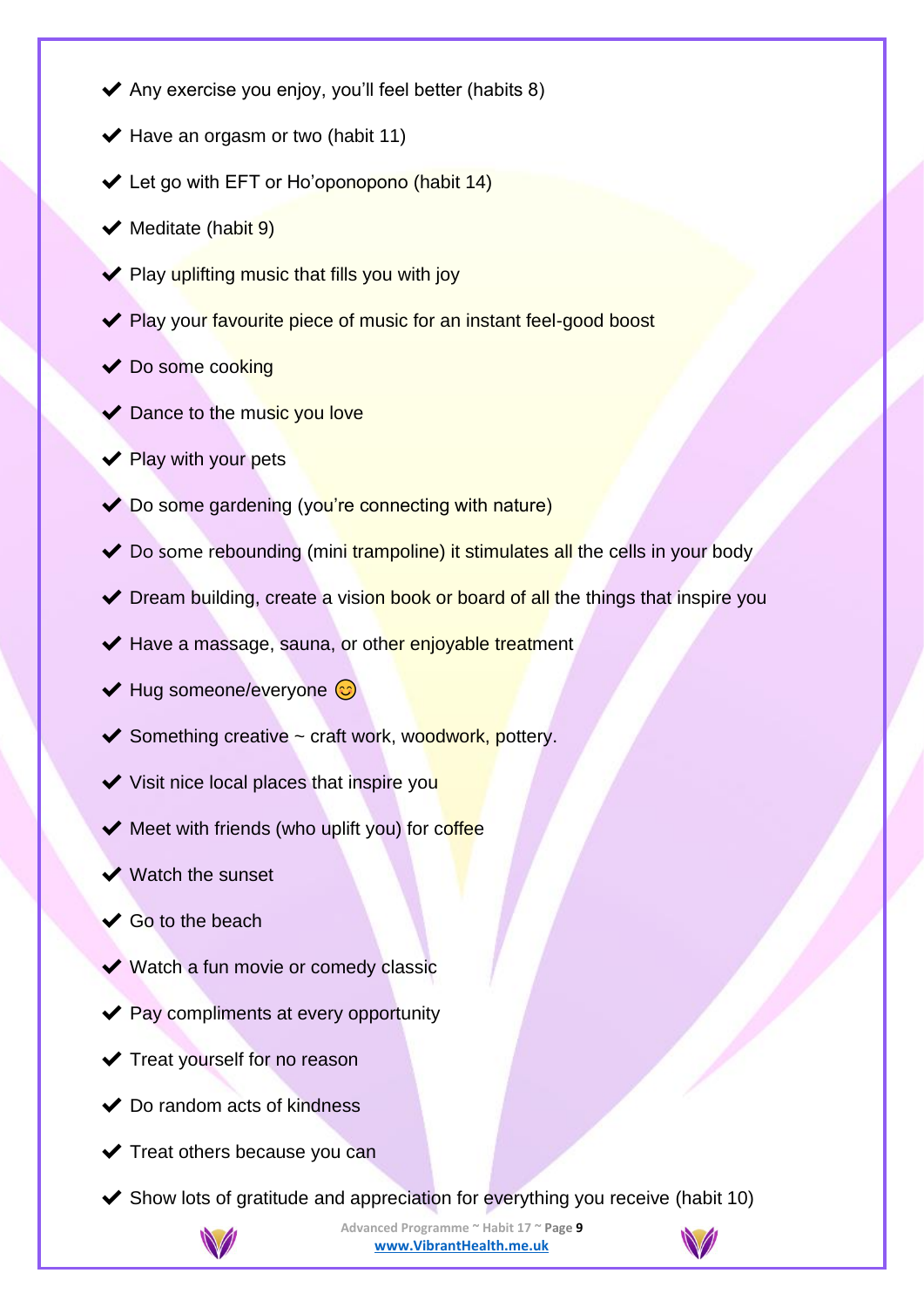# ✔ **Anything that fills you with feel-good chemicals**

Create your own list of activities that make you feel good.

If you find yourself feeling low energy at any time, just do something on this list to raise your vibration.

# **Immediate mood enhancer (to lift your vibration)**

This is highly recommended.

You may have days or periods where you're feeling low, when you catch yourself in one of these, you need an 'emotional state breaker.'

This is simply something quick and uplifting that will immediately break the lower vibrational state and make you feel better very quickly.

Your favourite piece of music is a very good one. However, you also need to be able to do it in all circumstances, so you may need another tool in your armoury to cover any time you can't play your desired music.

Here's mine... I personally start whistling the theme tune from 'The Great Escape' movie. It's a very famous theme tune but it has a very strong feel-good emotional attachment for me…

*In the early years of my military career, I was part of a gymnastics display team and one of the theme tunes we would display to was from the Great Escape due to the military connection.*

*We would practise for hours ready for a public display. Then on the day, we would enter the arena in formation to music and then line up ready for the first display routine. It would then go silent as all eyes were upon us.*

As the first few notes from the Great Escape theme tune were broadcast over the *arena speaker system, I would feel a rush of adrenaline and excitement in my body as this was the marker to start the routine.*

*I have a wonderful association with that theme tune and immediately get that feel-good response if I hear it or whistle it.*

*If ever I catch myself in a low spot for any reason, I just start whistling the Great Escape theme tune and I immediately snap out the lower feeling into a feel-good vibration. If I can't whistle it (say stuck in a library*  $\odot$ *) I just play it in my head.* 

**What's your immediate mood enhancer going to be**… come up with something that will work in the same way for you.



**Advanced Programme ~ Habit 17 ~ Page 10 [www.VibrantHealth.me.uk](https://www.vibranthealth.me.uk/essential-plan)**

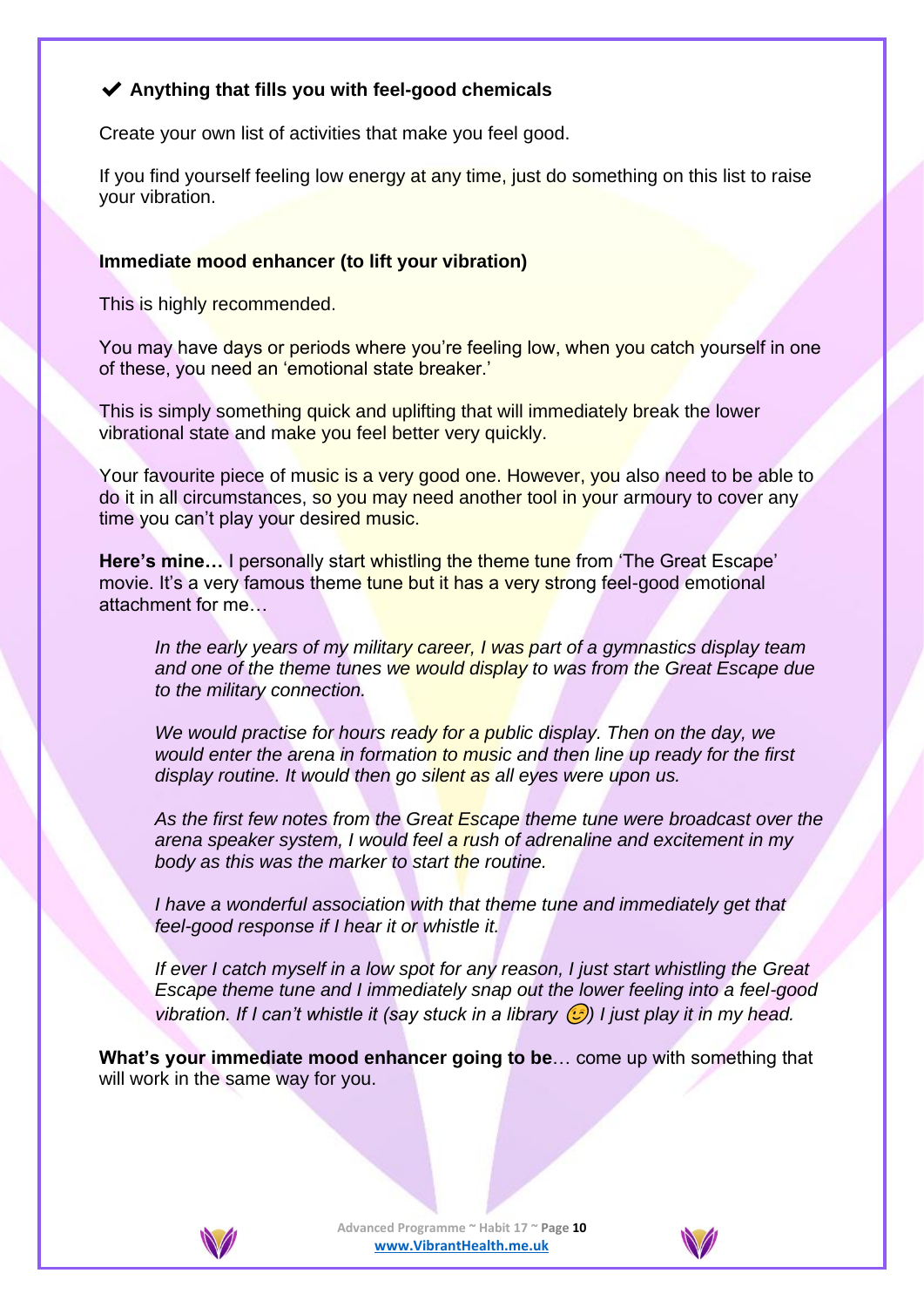# **Final word**

Your number one goal at all times is to **feel good now** or feel even better to raise your vibration. All the real magic happens (vibrationally) in your life when you are feeling really good  $\odot$ !

Practise doing lots of things every day that make you feel good to raise your vibration. Over time, you'll incrementally rewire your brain to automatically feel good and that's what you'll broadcast to the universe and attract like for like  $\circledcirc$ .

### **Recommended habit action steps**

- ✓ Print off the **'Emotional Spiral'** and **'Happy Chemicals'** illustrations and place somewhere to give you a daily reminder.
- Create an immediate mood enhancer.
- Continually focus on going up the spiral and feeling good.
- Make time every day for enjoyable activities that make you feel really good.
- Practise smiling and laughing all day long, because you can  $\odot$ !

*Here are the related essential programme visual aids….*



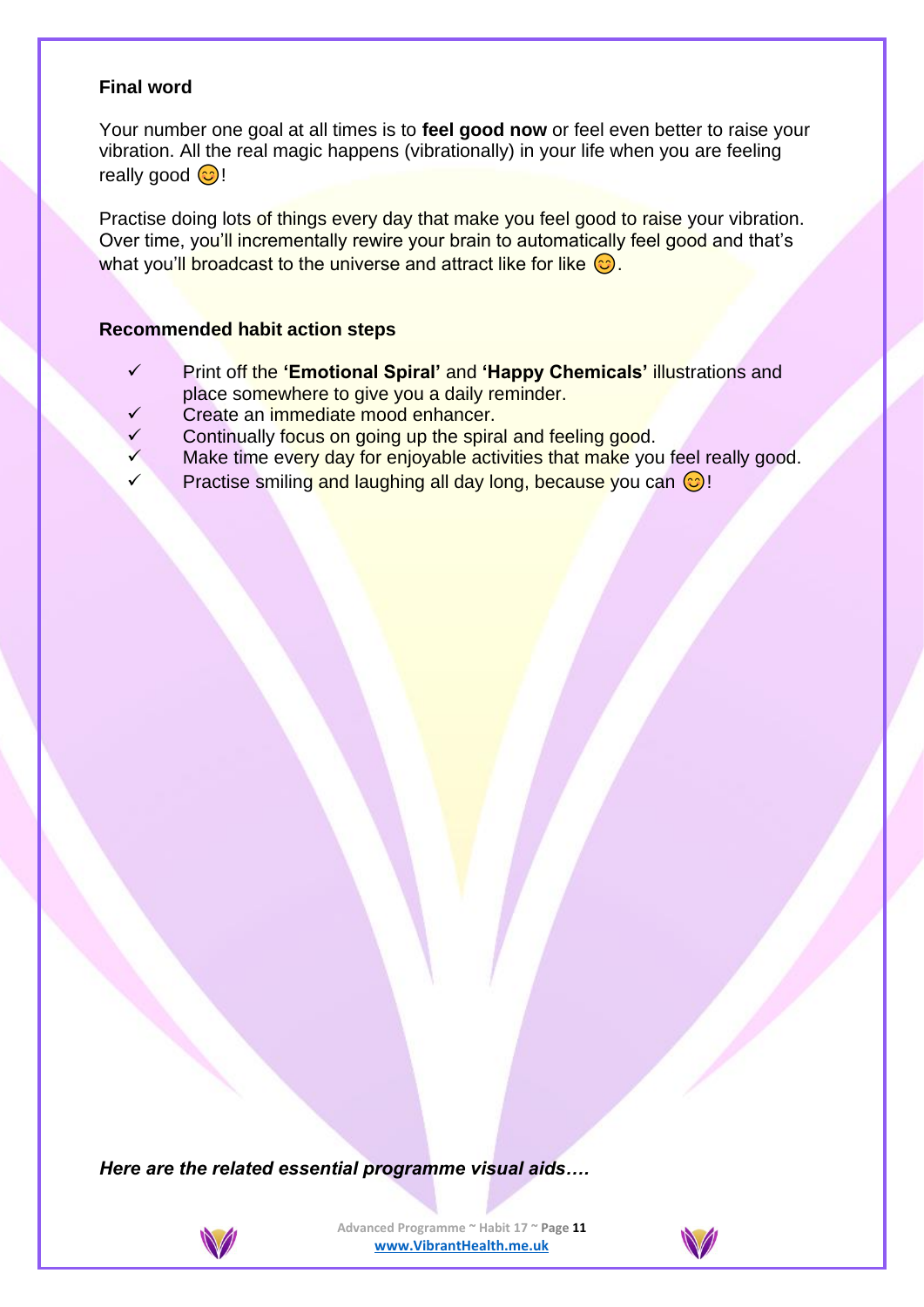# **The Rules for Being Human**

#### **1. You will receive a body.**

You may like it or hate it, but it will be yours for life.

#### **2. You will learn lessons.**

Life is a constant learning experience and everyday provides opportunities to learn lessons.

#### **3. There are no mistakes, only lessons.**

Your development towards wisdom is a process of experimentation, trial, and error. Compassion is the remedy for harsh judgement of ourselves and others. Forgiveness is not only divine, it's also 'the act of erasing an emotional debt'.

#### **4. A lesson is repeated until learned.**

A lesson will be presented to you in various forms until you have learned it. What manifests as problems, challenges, irritations, and frustrations are more lessons. They will repeat until you learn them, then you go on to the next lesson. To blame anyone or anything else for your misfortune is an escape and a denial; only you are responsible for you and what happens to you.

#### **5. Learning lessons does not end.**

While you are alive, there are always lessons to be learned. Surrender to the rhythm of life, don't struggle against it. Be humble enough to always acknowledge your weaknesses and be flexible enough to adapt from what you be accustomed to.

#### **6. "There" is no better than "here."**

When your "there" has become a "here", you will simply obtain another "there" that will again look better than "here."

#### **7. Others are merely mirrors of you.**

You cannot love or hate something about another person unless it reflects something you love or hate about yourself. Be tolerant; accept others as they are and strive for clarity and self-awareness. Strive to truly understand and have an objective perception of your own self, your thoughts, and feelings.

### **8. What you make of your life is up to you.**

You have all the tools and resources you need. What you do with them is up to you. Take responsibility for yourself. Learn to let go when you cannot change things. Don't get angry about things.

### **9. Life is exactly what you think it is.**

You create a life that matches your beliefs and expectations. You get what you think about and dwell on most of the time, it is a precise universal law called the 'Law of Attraction'

#### **10. Your answers lie inside you.**

The answers to life's questions lie inside you. All you need to do is trust your instincts and your innermost feelings, whether you hear them as a little voice or a flash of inspiration.

**11. You will likely forget all this…but you can remember it whenever you want .**



**Advanced Programme ~ Habit 17 ~ Page 12 [www.VibrantHealth.me.uk](https://www.vibranthealth.me.uk/essential-plan)**

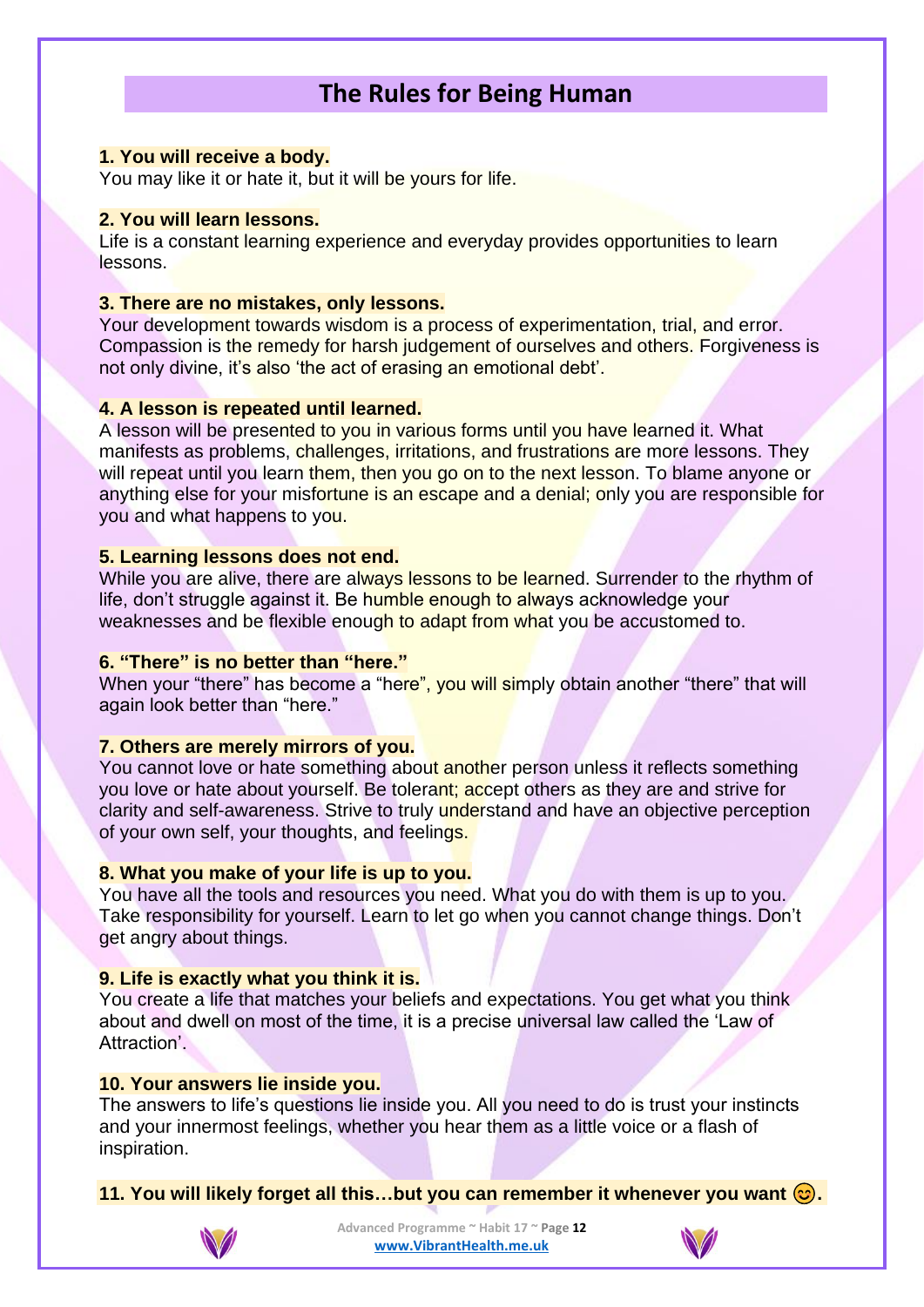# **Key Charts & Visual Aids**



**[www.VibrantHealth.me.uk](https://www.vibranthealth.me.uk/essential-plan)**